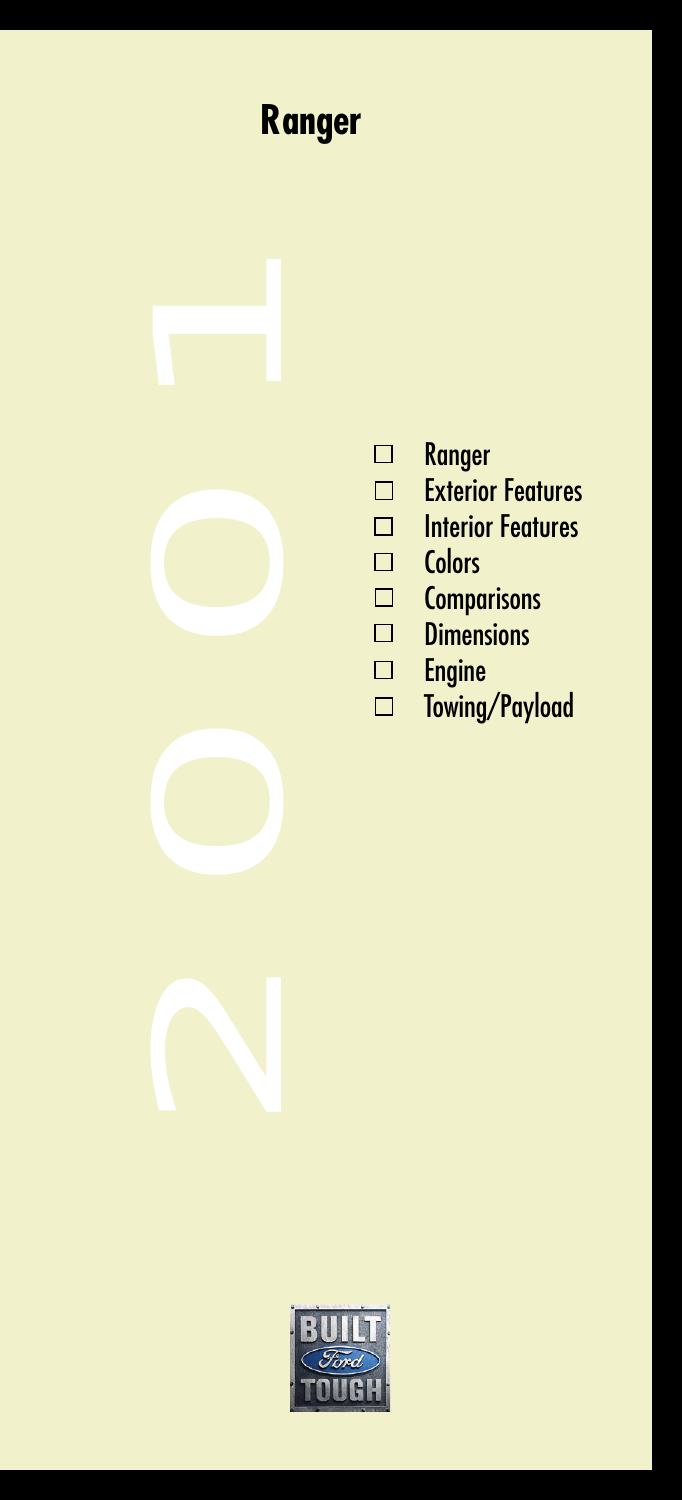## <span id="page-1-0"></span>Ranger



## **RANGER XLT 4X4**



Back roads. Dirt roads. No roads. Ranger XLT drivers set their own pace. Blistering though it is. Ranger XLT SuperCab 4x4 shown with optional dealer-installed hard tonneau cover, in Woodland Green Clearcoat Metallic, getting its paws all wet.



Is Ranger attracted to action or does the action automatically start when Ranger shows up? Hmmm...things to ponder. Drive one and find out. Ranger XLT in Bright Red Clearcoat equipped with appearance features.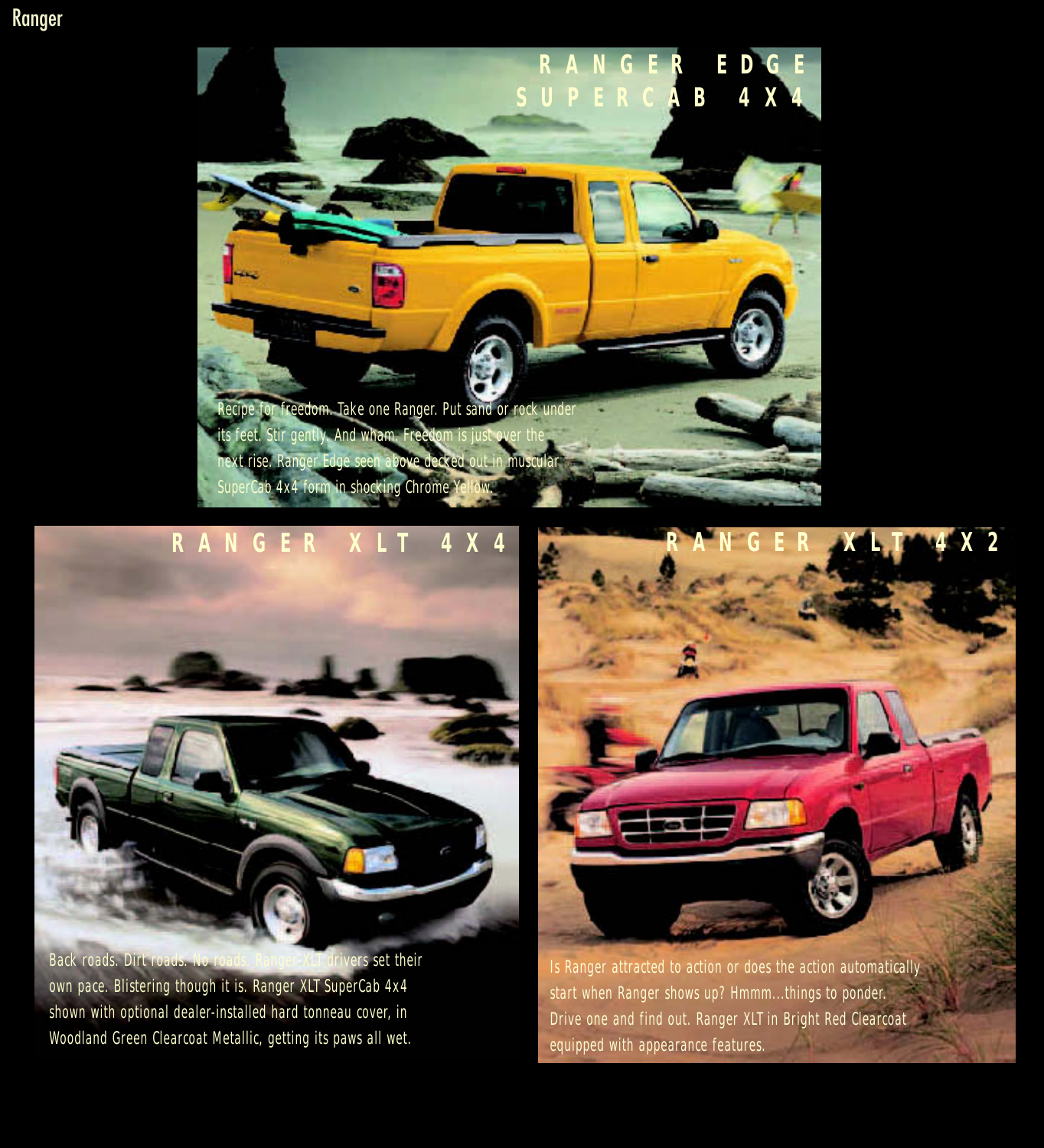# <span id="page-2-0"></span>**RANGER** EXTERIOR FEATURES -



- 1. YOU'LL NEVER BE IN THE FOG WITH THESE GUYS UP FRONT. STANDARD ON EDGE OR XLT 4X4.
- 2. THIS IS TRICKY. LOWER THE TAILGATE. FLIP OVER THE OPTIONAL BED EXTENDER AND VOILA…YOU'VE ADDED ONTO THE BACK PORCH.
- 3. AVAILABLE BED RAIL COVERS HELP PROTECT THE EDGE OF THE BED WHEN YOU'RE TOSSING IN YOUR GEAR.
- 4. THE NEW WAVE IN FUEL DELIVERY SYSTEMS IS NO FUEL AT ALL. BATTERY POWERED, RANGER EV CAN TRAVEL OVER 70 MILES ON JUST ONE CHARGE. (EPA ESTIMATED 38 KW-HR/MI CITY/44 KW-HR/MI HIGHWAY)



- 1. RANGER XL'S STANDARD 2.5L DOHC I4 CRANKS OUT A STRONG 119 HP.
- 2. CHASE DOWN THE ACTION WITH RANGER'S OPTIONAL 150-HP 3.0L V6.
- 3. BRING IT ON, WITH THE NEW OPTIONAL 207-HP 4.0L SOHC V6.



These 15-inch argent steel wheels make Ranger the hub of excitement in any surroundings.



16-inch 5-spoke aluminum wheels are the standard for extreme fun and good looks.



15-inch silver aluminum wheels. Turn heads wherever you take them.



15-inch painted silver steel wheels with bright center ornament set a shining example for work and play.



15-inch chrome steel wheels. Think of it as part of our highway beautification program.

See your Ford dealer for tire and wheel availability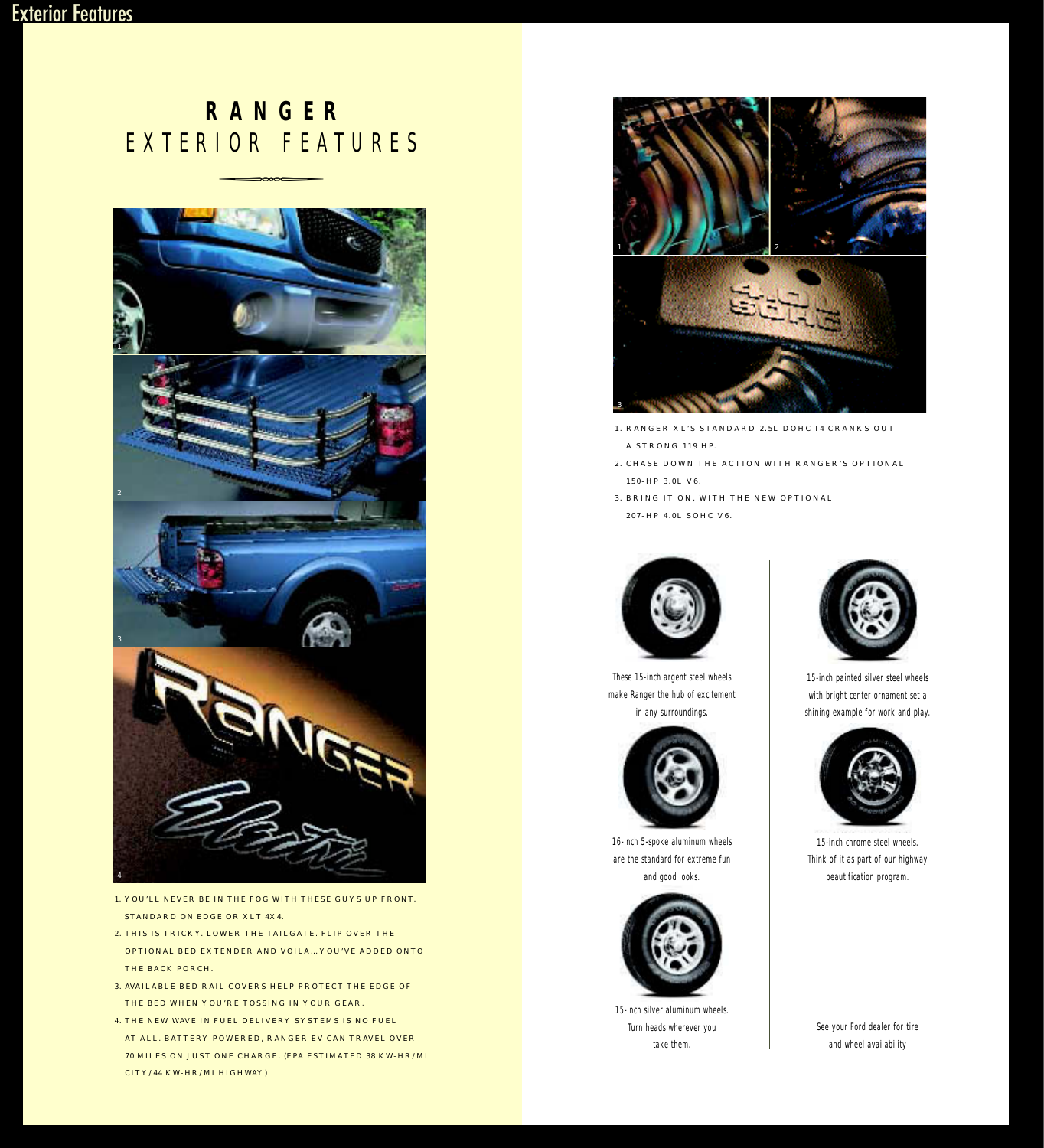# <span id="page-3-0"></span>**RANGER** INTERIOR FEATURES -



1. MUSICAL OPTIONS: A 6-DISC IN-DASH CD PLAYER.

- 2. STANDARD WITH EDGE: RANGER EVEN GIVES YOU CONVENIENCE FROM THE GROUND UP WITH ITS WASHABLE TEXTURED VINYL FLOORING. EASY CLEANUP AFTER YOU'VE COME IN FROM PLAYING.
- 3. XLT'S CONVENIENT FLIP OPEN CONSOLE IS THE PERFECT HIDEAWAY PLACE FOR A BUNCH OF YOUR STUFF.
- 4. RANGER'S OPTIONAL IN-DASH SINGLE CD PLAYER. TURN IT UP.
- 5. ANOTHER GREAT OPTION: CLIMATE CONTROLS ARE BOLD, SIMPLE AND WELL...COOL.



1. MEDIUM PRAIRIE TAN CLOTH INTERIOR.

2. DARK GRAPHITE CLOTH INTERIOR.

3. DARK GRAPHITE VINYL INTERIOR.

| <b>EXTERIOR COLOR/INTERIOR TRIM</b>          | <b>MEDIUM</b><br><b>PRAIRIE TAN</b> | <b>DARK</b><br><b>GRAPHITE</b> |
|----------------------------------------------|-------------------------------------|--------------------------------|
| <b>RANGER XL</b>                             |                                     |                                |
| <b>Oxford White Clearcoat</b>                |                                     |                                |
| <b>Bright Red Clearcoat</b>                  |                                     |                                |
| <b>Black Clearcoat</b>                       |                                     |                                |
| <b>RANGER FDGF</b>                           |                                     |                                |
| Chrome Yellow Clearcoat                      |                                     |                                |
| <b>Oxford White Clearcoat</b>                |                                     |                                |
| <b>Bright Red Clearcoat</b>                  |                                     |                                |
| <b>Bright Island Blue Clearcoat Metallic</b> |                                     |                                |
| <b>Black Clearcoat</b>                       |                                     |                                |
| <b>RANGER XIT</b>                            |                                     |                                |
| <b>Silver Frost Clearcoat Metallic</b>       |                                     |                                |
| Oxford White Clearcoat                       |                                     |                                |
| <b>Harvest Gold Clearcoat Metallic</b>       |                                     |                                |
| <b>Bright Red Clearcoat</b>                  |                                     |                                |
| Deep Wedgewood Blue Clearcoat Metallic       |                                     |                                |
| <b>Bright Island Blue Clearcoat Metallic</b> |                                     |                                |
| <b>Toreador Red Clearcoat Metallic</b>       |                                     |                                |
| <b>Woodland Green Clearcoat Metallic</b>     |                                     |                                |
| <b>Black Clearcoat</b>                       |                                     |                                |



- 1. COMFORTABLE, SUPPORTIVE. RANGER EDGE CLOTH/VINYL 60/40 SPLIT BENCH SEAT.
- 2. CLEAN, FUNCTIONAL INSTRUMENT DESIGN: THE PERFECT PLACE FOR KEEPING TABS ON YOUR EXHILARATION RATE.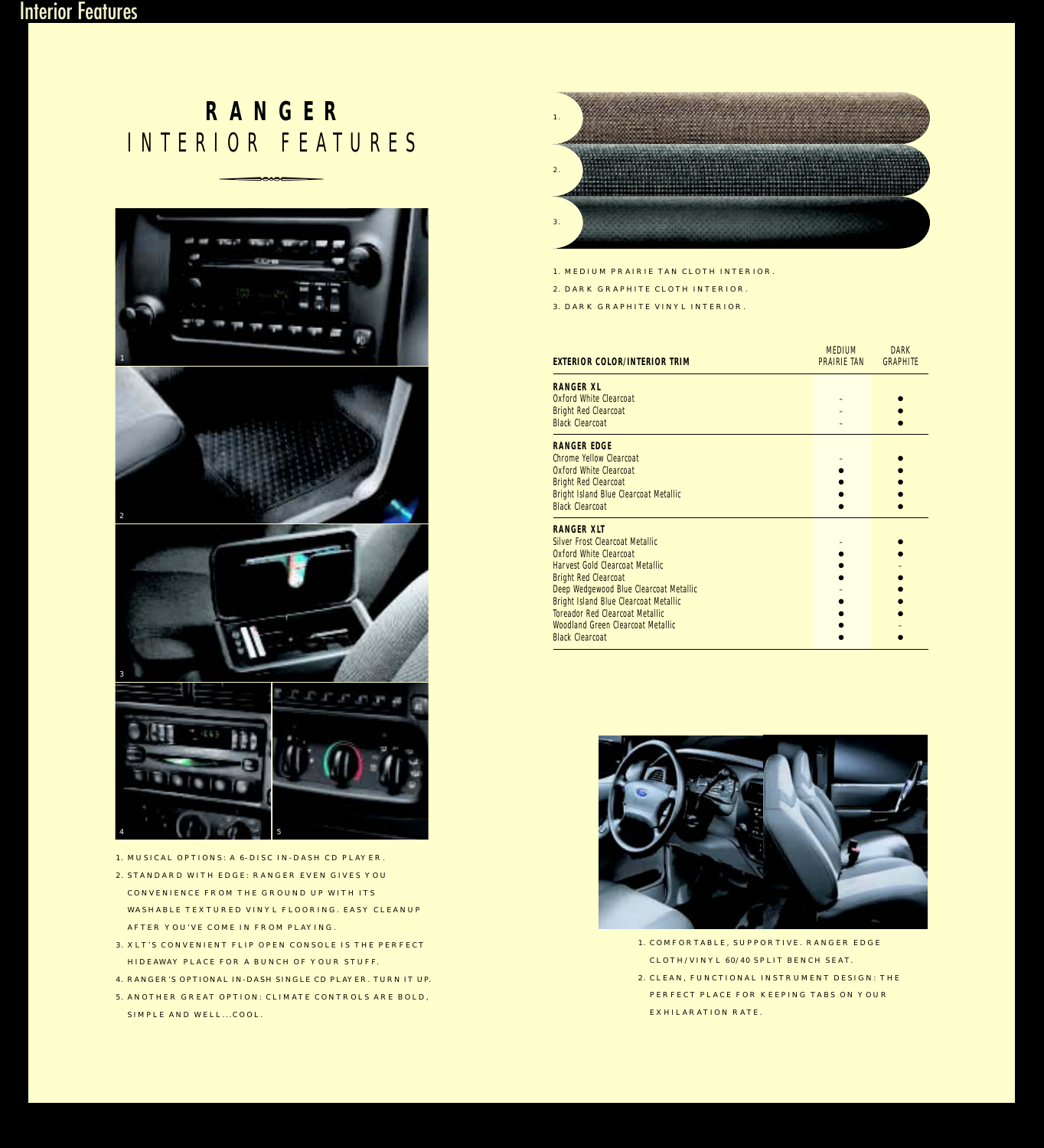# <span id="page-4-0"></span>**RANGER** EXTERIOR COLORS  $210R$  CO



TOREADOR RED CLEARCOAT METALLIC



OXFORD WHITE CLEARCOAT



BRIGHT RED CLEARCOAT



BRIGHT ISLAND BLUE CLEARCOAT METALLIC



CHROME YELLOW CLEARCOAT METALLIC (AVAILABLE ONLY ON RANGER EDGE)



SILVER FROST CLEARCOAT METALLIC



DEEP WEDGEWOOD BLUE CLEARCOAT METALLIC



WOODLAND GREEN CLEARCOAT METALLIC



HARVEST GOLD CLEARCOAT METALLIC



BLACK CLEARCOAT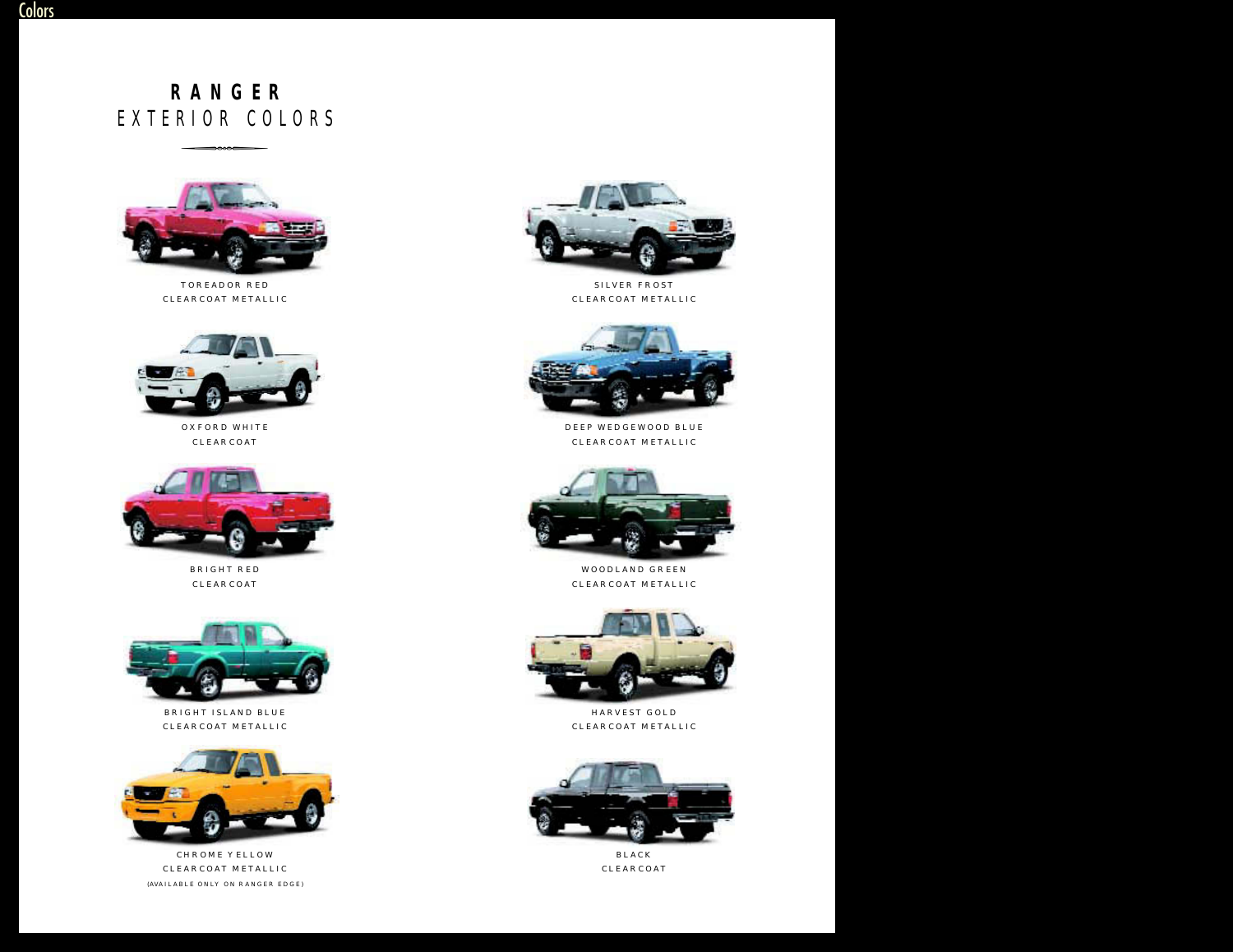<span id="page-5-0"></span>**Comparisons** 

### RANGER OPTIONAL FEATURES 4-Speed Automatic Transmission • • 5-Speed Automatic Transmission<br>
Limited Slip Rear Axle (4x4 only) Limited Slip Rear Axle (4x4 only) • • Bed Extender (NA w/Hard Tonneau Cover or Flareside) • • Step Bars • • Hard Tonneau Cover w/Bedliner (Styleside only, replaces Bed Rail Covers) • • Trailer Tow Class III  $\begin{array}{|c|c|c|c|c|c|c|c|c|} \hline \text{1} & \text{1} & \text{1} & \text{1} & \text{1} \\ \hline \end{array}$ 4 Cab Doors • Air Conditioning • Electronic AM/FM Stereo CD Player w/Clock • Electronic AM/FM Stereo 6 CD Player w/Clock<br>
Till Steering/Speed Control Tilt Steering/Speed Control • • Power Equipment Group: Power Windows/Locks/Mirrors, Remote Keyless Entry • • Door Trim Map Pockets Leather-Wrapped Steering Wheel: Included w/Tilt Steering/Speed Control • XL Edge XLT Some items are not available on all models or may require additional features. See your dealer for specific model availability and restrictions.

### EDGE REGULAR CAB

| <b>Standard Equipment Group</b>                                                                                                                                                                                                                   | <b>Enhanced Equipment Groups</b>                                                                                                                                                                                                                                                                                                                                                   |
|---------------------------------------------------------------------------------------------------------------------------------------------------------------------------------------------------------------------------------------------------|------------------------------------------------------------------------------------------------------------------------------------------------------------------------------------------------------------------------------------------------------------------------------------------------------------------------------------------------------------------------------------|
| 4x2<br>3.0L V6 Styleside Standard Group (322A)<br>• All Edge Standard Equipment plus:<br>• 6' Styleside Box<br>• Bed Rail Covers<br>• 15" Silver Styled Steel Wheels                                                                              | 4x4<br>3.0L V6 Styleside Plus Group (326A)<br>• 4x2 3.0L V6 Styleside Standard Group (322A) plus:<br>• 5-Speed Automatic Transmission<br>• Select Drive Transfer Case<br>• Heavy Duty Gas Shocks<br>• 16" 5-Spoke Cast Aluminum Wheels<br>• P245/75Rx16 All-Terrain OWL Tires<br>• Electronic AM/FM Stereo In-Dash 6 CD Player w/Clock<br>• Tilt Steering Wheel with Speed Control |
| 4x2<br>3.0L V6 Flareside Plus Group (324A)<br>• All Edge Standard Equipment plus:<br>• 6' Flareside Box<br>• 15" Silver Cast Aluminum Wheels<br>• Electronic AM/FM Stereo In-Dash 6 CD Player w/Clock<br>• Tilt Steering Wheel with Speed Control | 4x4<br>3.0L V6 Flareside Plus Group (328A)<br>• 4x2 3.0L V6 Flareside Plus Group (324A) plus:<br>• 5-Speed Automatic Transmission<br>• Select Drive 2-Speed Transfer Case<br>• Heavy Duty Gas Shocks<br>• 16" 5-Spoke Cast Aluminum Wheels<br>• P245/75Rx16 All-Terrain OWL Tires<br>• Step Bars                                                                                   |

### XL 4X2 REGULAR CAB XL 4X2 SUPER CAB

2.5L I4 2-Door Styleside Standard Group (312A) • All XL Standard Equipment Plus: • 15" Argent Styled Steel Wheels • P225/70Rx15 All-Season BSW Tires 3.0L V6 2-Door Styleside Standard Group (314A) • All XL Standard Equipment Plus: 3.0L V6 2-Door Styleside Standard Group (361A) • All XL Standard Equipment Plus: • 6' Cargo Box • 15" Argent Styled Steel Wheels • P225/70Rx15 All-Season BSW Tires • Cloth Vinyl 60/40 Split Bench Seat Standard Equipment Groups Standard Equipment Groups

• 15" Argent Styled Steel Wheels • P225/70Rx15 All-Season BSW Tires

3.0L V6 2-Door Styleside Standard Group (316A) • All XL Standard Equipment Plus: • 7' Cargo Box: Max. Payload 1640 lbs., GVWR 4820 lbs. • 15" Argent Styled Steel Wheels • P225/70Rx15 All-Season BSW Tires

| <b>Standard Equipment Groups</b>                                                                                                                                                                                                                                                                                                                                                                                                              | <b>Enhanced Equipment Groups</b>                                                                                                                                                                                                                                                                                                                                                                                                                                                                                                                                                                                                                                                                            |
|-----------------------------------------------------------------------------------------------------------------------------------------------------------------------------------------------------------------------------------------------------------------------------------------------------------------------------------------------------------------------------------------------------------------------------------------------|-------------------------------------------------------------------------------------------------------------------------------------------------------------------------------------------------------------------------------------------------------------------------------------------------------------------------------------------------------------------------------------------------------------------------------------------------------------------------------------------------------------------------------------------------------------------------------------------------------------------------------------------------------------------------------------------------------------|
| $4x2/2-Door$<br>3.0L V6 SC Styleside Standard Group (371A)<br>• Regular Cab 4x2 3.0L V6 Styleside Standard Group (322A)<br>• Vinyl Rear Jump Seats<br>$4x4/4-$ Door<br>3.0L V6 Styleside Standard Group (376A)<br>• Super Cab 4x2 3.0L V6 Styleside Standard Group (371A)<br>• 4-Cab Doors<br>• Axle 8.8" w/4.10 Ratio<br>• Select Drive 2-Speed Transfer Case<br>• Heavy Duty Gas Shocks<br>• Sliding Rear Window<br>• Cloth Rear Jump Seats | $4x2/2-Door$<br>3.0L V6 SC Styleside Plus Group (372A)<br>• Super Cab 4x2 3.0L V6 Styleside Standard Group (371A)<br>• 5-Speed Automatic Transmission<br>• 15" Silver Cast Aluminum Wheels<br>• Tilt Steering Wheel with Speed Control<br>• Electronic AM/FM Stereo In-Dash 6 CD Player w/Clock<br>$4x4/4-Door$<br>4.0L V6 SC Styleside Plus Group (377A)<br>• Super Cab 4x2 3.0L V6 Styleside Plus Group (372A)<br>• 4-Cab Doors<br>• 16" 5-Spoke Cast Aluminum Wheels<br>• P245/75Rx16 All-Terrain OWL Tires<br>• Axle 8.8" w/4.10 Ratio<br>• Select Drive 2-Speed Transfer Case<br>• Step Bars<br>• Heavy Duty Gas Shocks<br>• Door Trim Map Pockets<br>• Sliding Rear Window<br>• Power Equipment Group |
| $4x2/2-Do$ or<br>3.0L V6 SC Flareside Plus Group (374A)<br>· Super Cab 4x2 3.0L V6 Styleside Plus Group (372A)                                                                                                                                                                                                                                                                                                                                | $4x4/4-$ Door<br>4.0L V6 SC Flareside Plus Group (378A)<br>• Super Cab 4x4 4.0L V6 Styleside Plus Group (377A)                                                                                                                                                                                                                                                                                                                                                                                                                                                                                                                                                                                              |

### XLT 4X2 SUPER CAB

| <b>Standard Equipment Groups</b>                                                                                                                                                                                                                                                                       | <b>Enhanced Equipment Groups</b>                                                                                                                                                                                                                                                                                                                                |
|--------------------------------------------------------------------------------------------------------------------------------------------------------------------------------------------------------------------------------------------------------------------------------------------------------|-----------------------------------------------------------------------------------------------------------------------------------------------------------------------------------------------------------------------------------------------------------------------------------------------------------------------------------------------------------------|
| 3.0L V6 2-Door Styleside Standard Group (381A)<br>• All XLT Standard Equipment                                                                                                                                                                                                                         | 3.0L V6 2-Door Flareside Appearance Group (385A)<br>• Super Cab 3.0L V6 Styleside Appearance Group (382A) except<br><b>Bed Rail Covers</b>                                                                                                                                                                                                                      |
| 3.0L V6 2-Door Styleside Appearance Group (382A)<br>• All XLT Standard Equipment Plus:<br>• 5-Speed Automatic Transmission<br>• 15" Chrome Styled Steel Wheels<br>• P225/70Rx15 All-Season OWL Tires<br>• Sliding Rear Window<br>• Tilt Steering w/Leather-Wrapped Steering Wheel<br>• Bed Rail Covers | 4.0L V6 4-Door Styleside Appearance Group (387A)<br>• Super Cab 3.0L V6 Styleside Appearance Group (382A) Plus:<br>• Electronic AM/FM Stereo Dual Media w/Clock<br>• Power Equipment Group<br>4.0L V6 4-Door Flareside Appearance Group (388A)<br>• Super Cab 3.0L V6 Styleside Appearance Group (382A) except<br><b>Bed Rail Covers and Wheel Lip Moldings</b> |
| XLT 4X4 SUPER CAB 4-DOOR                                                                                                                                                                                                                                                                               |                                                                                                                                                                                                                                                                                                                                                                 |
| 3.0L V6 Styleside Standard Group (392A)<br>• All XLT Standard Equipment Plus:<br>• Select Drive 2-Speed Transfer Case<br>. Heavy Duty Shocks                                                                                                                                                           | 3.0L V6 Styleside Off-Road Group (391A)<br>• Super Cab 4x4 3.0L V6 Styleside Standard Group (392A) Plus:<br>• 5-Speed Automatic Transmission<br>. 16" 5-Snoke Cast Aluminum Wheels                                                                                                                                                                              |

| • Select Drive 2-Speed Transfer Case                           | • 5-Speed Automatic Transmission                               |
|----------------------------------------------------------------|----------------------------------------------------------------|
| • Heavy Duty Shocks                                            | • 16" 5-Spoke Cast Aluminum Wheels                             |
| • 15" Silver Cast Aluminum Wheels                              | • P245/75Rx16 All-Terrain OWL Tires                            |
| • P235/75Rx15 All-Terrain OWL Tires                            | • Bulge Shocks                                                 |
| • Bed Rail Covers                                              | • Skid Plates                                                  |
| • Fog Lamps                                                    | • Sliding Rear Window                                          |
| • Honeycomb Grille                                             | • Electronic AM/FM Stereo Dual Media w/Clock                   |
| • Mud Flaps                                                    | • Tilt Steering w/Leather-Wrapped Wheel                        |
|                                                                |                                                                |
| 4.0L V6 Styleside Standard Group (393A)                        | 4.0L V6 Styleside Off-Road Group (394A)                        |
| • Super Cab 4x4 3.0L V6 Styleside Standard Group (392A) Plus:  | • Super Cab 4x4 3.0L V6 Styleside Off-Road Group (391A) Plus:  |
| • Sliding Rear Window                                          | • Power Equipment Group                                        |
| • Tilt Steering w/Leather-Wrapped Steering Wheel               | • Step Bars                                                    |
|                                                                |                                                                |
| 3.0L V6 Flareside Standard Group (395A)                        | 3.0L V6 Flareside Off-Road Group (397A)                        |
| • Super Cab 4x4 3.0L V6 Styleside Standard Group (392A) except | • Super Cab 4x4 3.0L V6 Styleside Off-Road Group (391A) except |
| Bed Rail Covers and Wheel Lip Moldings, Plus:                  | <b>Bed Rail Covers and Wheel Lip Moldings</b>                  |
| • 5-Speed Automatic Transmission                               |                                                                |
| • Sliding Rear Window                                          | 4.0L V6 Flareside Off-Road Group (398A)                        |
| • Tilt Steering w/Leather-Wrapped Steering Wheel               | • Super Cab 4x4 3.0L V6 Flareside Off-Road Group (397A) Plus:  |
|                                                                | • Power Equipment Group                                        |
|                                                                |                                                                |
|                                                                |                                                                |

### RANGER XL



### STANDARD EQUIPMENT

Ranger XL comes standard with a truckload of features that'll have you smiling in no time. • Driver and front passenger airbags w/manual passenger deactivation switch\* • 4-wheel anti-lock brake system (ABS) • SecuriLock™ passive anti-theft system • Intermittent speed sensitive wipers • 4-pin trailer tow wiring harness • Quick release tailgate • Rear step bumper • Solar tint glass • Floor consolette w/dual cup holders • 12 volt powerpoint • Tachometer • Cargo tie-down hooks (4) • Electronic AM/FM stereo w/clock • Mud flaps • 60/40 Vinyl split bench seat • Gas shocks • Full-size temporary spare tire w/steel wheel • 5-Speed manual transmission

Vehicle shown with Styleside Standard Group (312A) \*Always wear your safety belt and deactivate passenger airbag when using a rear facing child safety seat.

### RANGER EDGE



### STANDARD EQUIPMENT

Including all that XL offers as standard, the Edge models add (or replace) the following standard equipment: • Color keyed front and rear step bumper • Fog lamps • Mud Flaps • P235/75Rx15 All-Terrain OWL tires • Electronic AM/FM stereo w/single CD player, 4-speaker and digital clock • Cloth/vinyl 60/40 split bench seat • Manual styled mirrors • Honeycomb grille • Textured vinyl floor covering • Passenger grab handle • Front tow hooks • Wheel lip moldings and bed rail covers (Styleside only)

EQUIPMENT AT NO EXTRA CHARGE

• Air Conditioning to help you keep your cool...wherever you may be.

Vehicle shown with 4x4 4-door Flareside Plus Group (376A)

### RANGER XLT



### STANDARD EQUIPMENT

Building up from the Edge Standard Equipment, Ranger XLT adds (or replaces) the following: • Chrome grille (4x2 bars/4x4 honeycomb) • 15" Painted silver styled steel wheels (4x2) • 15" Cast aluminum wheels (4x4) • P225/70Rx15 All-Season BSW tires (4x2) P235/75Rx15 All-Terrain OWL tires (4x4) • Courtesy lights (cargo box and map) • Door panel map pockets • Color keyed carpeting • Cloth 60/40 split bench seat • Electronic AM/FM stereo CD player w/clock • Chrome bumpers • Platinum wheel lip moldings (4x4 styleside only) • Front tow hooks (4x4 only)

### EQUIPMENT AT NO EXTRA CHARGE

• Air Conditioning is also included on all XLT's to keep you comfortable under the heat of the day.

Vehicle shown with 4x4 Super Cab 4-door Flareside "Off-Road" Group (397A)

| XLT 4X2 REGULAR CAB                                                                                                                                                                                                                                           |                                                                                                                                                                                                                                                                                                                                         |
|---------------------------------------------------------------------------------------------------------------------------------------------------------------------------------------------------------------------------------------------------------------|-----------------------------------------------------------------------------------------------------------------------------------------------------------------------------------------------------------------------------------------------------------------------------------------------------------------------------------------|
| <b>Standard Equipment Groups</b>                                                                                                                                                                                                                              | <b>Enhanced Equipment Groups</b>                                                                                                                                                                                                                                                                                                        |
| 2.5L 14 Styleside Standard Group (331A)<br>• All XLT Standard Equipment                                                                                                                                                                                       | 2.5L 14 Styleside Appearance Group (333A)<br>• All XLT Standard Equipment<br>• 15" Chrome Styled Steel Wheels<br>• P225/70Rx15 All-Season OWL Tires<br>• Bed Rail Covers                                                                                                                                                                |
| 2.5L 14 Flareside Standard Group (343A)<br>• All XLT Standard Equipment                                                                                                                                                                                       | 2.5L 14 Flareside Appearance Group (344A)<br>• 2.5L 14 Styleside Appearance Group (333A)<br>except Bed Rail Covers                                                                                                                                                                                                                      |
| 3.0L V6 Styleside Standard Group (332A)<br>• All XLT Standard Equipment<br>• Tilt Steering w/Leather-Wrapped Steering Wheel                                                                                                                                   | 3.0L V6 Styleside Appearance Group (336A)<br>• All XLT Standard Equipment<br>• 5-Speed Automatic Transmission<br>• 15" Chrome Styled Steel Wheels<br>• P225/70Rx15 All-Season OWL Tires<br>• Flectronic AM/FM Stereo Dual Media w/Clock<br>• Power Equipment Group<br>• Bed Rail Covers                                                 |
| 3.0L V6 Styleside Standard Group (341A)<br>• All XLT Standard Equipment<br>· 7' Cargo Box: Max Payload 1640 lbs., GVWR 4820<br>• 5-Speed Automatic Transmission<br>• 20 Gallon Fuel Tank<br>• Tilt Steering/Speed Control<br>• Leather-Wrapped Steering Wheel | 3.0L V6 Flareside Appearance Group (347A)<br>• All XLT Standard Equipment<br>• 5-Speed Automatic Transmission<br>• 15" Chrome Styled Steel Wheels<br>• P225/70Rx15 All-Season OWL Tires<br>• Electronic AM/FM Stereo Dual Media w/Clock<br>• Power Equipment Group<br>• Tilt Steering/Speed Control<br>• Leather-Wrapped Steering Wheel |

Following the publication of the catalog, certain changes in standard equipment, options and the like, or product delays, may have occurred which would not be included in these pages. Your Ford Dealer is your best source for up-to-date information. Ford Division reserves the right to change product specifications at any time without incurring obligation.

|          | EDGE SUPER CAB                                                                                                                               |
|----------|----------------------------------------------------------------------------------------------------------------------------------------------|
|          | <b>Standard Equipment Groups</b>                                                                                                             |
| () plus: | 4x2/2-Door<br>3.0L V6 SC Styleside Standard Group (371A)<br>· Regular Cab 4x2 3.0L V6 Styleside Standard Group (3<br>• Vinyl Rear Jump Seats |
|          | 4x4/4-Door                                                                                                                                   |

• 6' Cargo Box

• 6' Cargo Box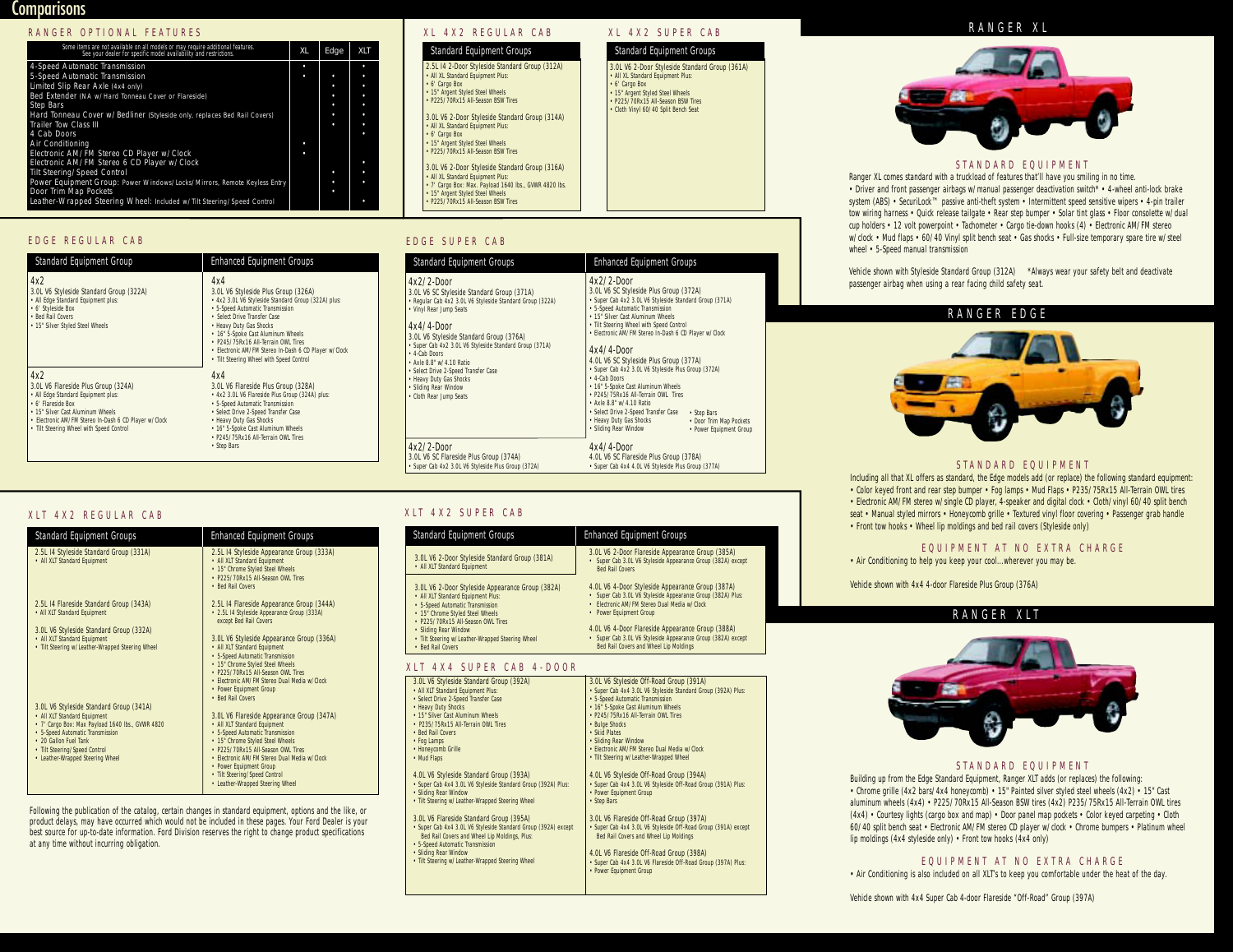<span id="page-6-0"></span>

| <b>DIMENSIONS</b>                                                  | <b>RANGER</b><br>REG. CAB<br><b>STYLESIDE</b> | <b>RANGER</b><br><b>SUPERCAB</b><br><b>STYLESIDE</b> |
|--------------------------------------------------------------------|-----------------------------------------------|------------------------------------------------------|
| 1   Overall Length - Inches<br>4x2<br>4x4                          | 187.5"<br>188.7"                              | 202.9"<br>201.7"                                     |
| <b>Overall Width - Inches</b><br>$\overline{2}$<br>4x2<br>4x4      | 69.4"<br>70.3"                                | 69.4"<br>70.3"                                       |
| Overall Height - Inches (empty)<br>$\mathbf{3}$<br>4x2<br>4x4      | 64.9"<br>67.6"                                | 64.8"<br>67.5"                                       |
| Front Overhang - Inches<br>$\overline{4}$<br>4x2<br>4x4            | 33.3"<br>33.3"                                | 33.3"<br>33.3"                                       |
| Wheelbase - Inches<br>$5\phantom{.0}$<br>4x2<br>4x4                | 112.0"<br>112.0"                              | 126.0"<br>126.0"                                     |
| 6<br>Rear Overhang - Inches<br>4x2<br>4x4                          | 42.6"<br>43.8"                                | 43.9"<br>42.5"                                       |
| 7 <br>Axle Clearance - Inches (empty<br>4x2<br>4x4                 | 6.7"<br>7.4"                                  | 12.4"<br>15.6"                                       |
| 8 <sup>1</sup><br>Load Floor Height - Inches (empty)<br>4x2<br>4x4 | 28.5"<br>31.3"                                | 27.9"<br>31.0"                                       |
| $\mathbf{Q}$<br>Angle of Departure - Degrees (empty)<br>4x2<br>4x4 | $16.6^\circ$<br>21.1                          | 16.6"<br>22.6"                                       |
| 10 Angle of Approach - Degrees (empty)<br>4x2<br>4x4               | $18.2^{\circ}$<br>$28.2^{\circ}$              | 18.2"<br>30.8"                                       |
| 11 Ramp Breakover Angle - Degrees (empty)<br>4x2<br>4x4            | 15.3<br>15.7                                  | $14.5$ <sup>*</sup><br>$16.0^\circ$                  |

Dimensions are for reference only, all wheelbases and box styles/lengths are not represented, see dealer for

complete details on all models.

| ENGINES            | SPECIFICATIONS             | <b>RANGER</b>                  |
|--------------------|----------------------------|--------------------------------|
| <b>5L DOHC 14</b>  | <b>Compression Ratio:</b>  | 9.37:1                         |
|                    | <b>Horsepower SAE net:</b> | 119 @ $5,000$ rpm              |
|                    | Torque SAE net:            | 146 @ 3,000 rpm                |
|                    |                            |                                |
| 3.0L OHV V6        | <b>Compression Ratio:</b>  | 9.14:1                         |
|                    | <b>Horsepower SAE net:</b> | 150 @ 4,750 rpm*               |
|                    | <b>Torque SAE net:</b>     | 190 @ $3,650$ rpm <sup>*</sup> |
|                    |                            |                                |
| SOHC <sub>V6</sub> | <b>Compression Ratio:</b>  | 9.7:1                          |
|                    | <b>Horsepower SAE net:</b> | 207 @ 5,250 rpm                |
|                    | Torque SAE net:            | $238 @ 3,000$ rpm              |

\*Based on 2000 model year. \*\*With automatic transmission. 235 hp @ 2600 rpm, 1800 rpm w/ manual transmission (275 hp @ 2800 rpm, torque 520 ft. lbs. @1600 w/ manual transmission - late availability).

Built Ford Tough can be best defined by our engines, which have always been able to stand up to the demands of everyday life. And our wide range of gasoline engines, from a 2.5L I4 to the 6.8L V10, put out the muscle you need when you need it the most. Or maybe you need a diesel that can flat-out handle the big work. The available 7.3L PowerStroke® is not only the largest diesel in the Super Duty F-250/350 class, as well as E-Series, it's turbocharged, handling virtually any task you throw its way.







7

 $\bigodot$ 

8

3

2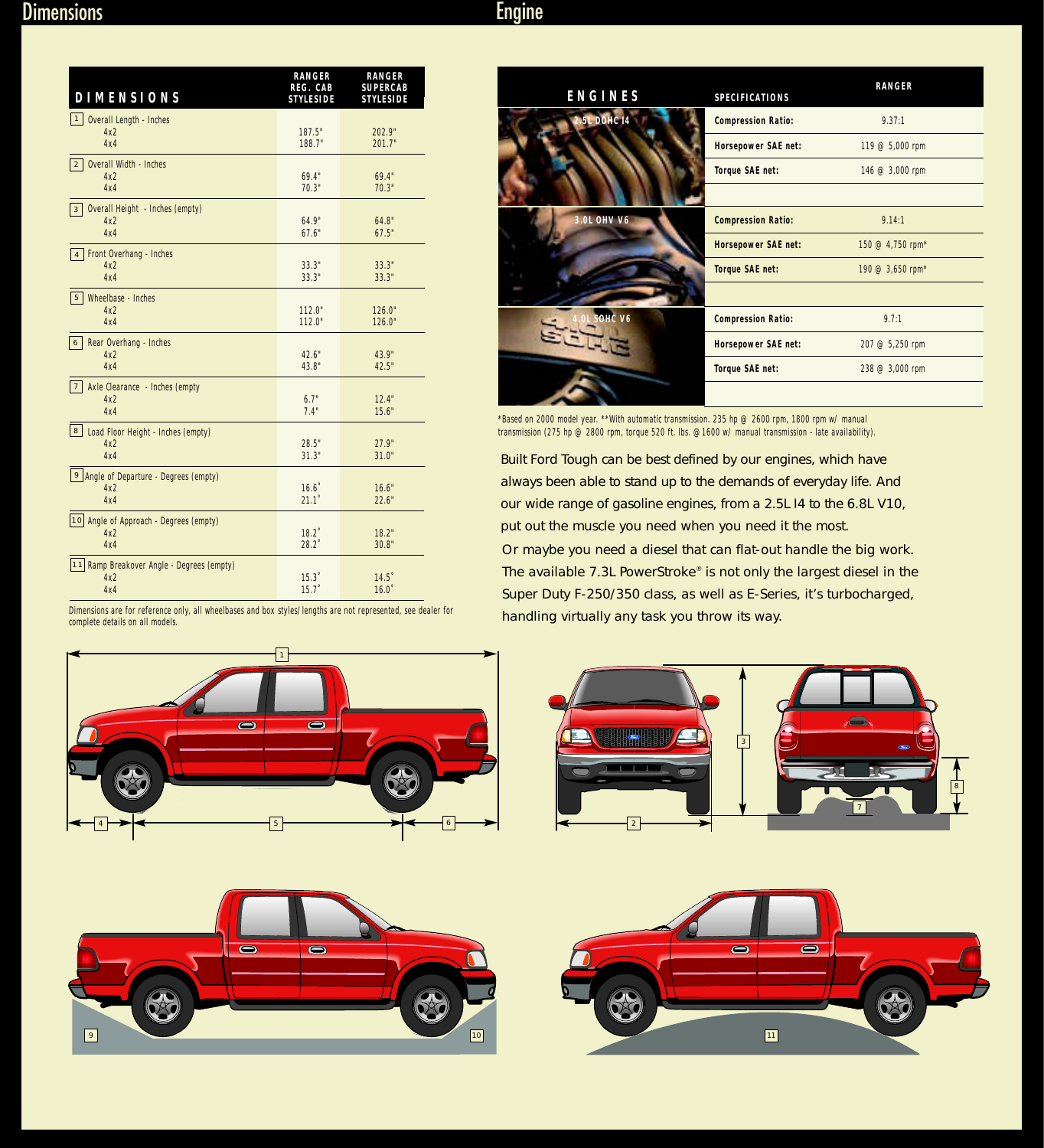<span id="page-7-0"></span>

| <b>INTERIOR</b><br><b>DIMENSIONS</b> | <b>RANGER</b><br><b>REGULAR</b><br>CAB | <b>RANGER</b><br><b>SUPERCAB</b> |
|--------------------------------------|----------------------------------------|----------------------------------|
| <b>Adult seating capacity</b>        | 3                                      | 5                                |
| Head room - Front                    | 39.2"                                  | 39.2"                            |
| Second row                           |                                        | 35.6                             |
| Leg room - Front                     | 42.4"                                  | 42.2"                            |
| Second row                           |                                        | 40.3"                            |
| Shoulder room - Front<br>3           | 54.5"                                  | 53.8"                            |
| Second row                           |                                        | 15.3"                            |
| Hip room - Front                     | 52.7"                                  | 52.7"                            |
| Second row                           |                                        | 19.8"                            |



FORD TRUCKS ARE DESIGNED TO ENSURE BOTH DRIVERS AND PASSENGERS ENJOY COMFORTABLE, USEABLE SPACE NO MATTER WHAT SIZE INTERIOR. 1. HEAD ROOM IS MEASURED FROM THE SEAT TO THE HEADLINER. 2. LEG ROOM IS MEASURED FROM THE HIP POINT TO UNDEPRESSED ACCELERATOR. 3. SHOULDER ROOM REFLECT DISTANCE FROM DOOR TO DOOR AT SILL. 4. HIP ROOM CAPTURES DISTANCE DOOR TO DOOR AT SEAT LEVEL. **5A. NOMINAL BOX LENGTH** MEASURES THE NOMINAL LENGTH OF THE PICKUP BOX. **5B. CARGO LENGTH** MEASURES THE DISTANCE FROM THE BACK OF THE 1ST ROW SEAT TO THE FRONT OF THE REAR CARGO DOOR CLOSED.



**SuperCab – 4x4**  $\ddot{\mathbf{O}}$ *5,620 lbs.*

| <b>BOX/CARGO</b><br><b>DIMENSIONS</b> |           |       |
|---------------------------------------|-----------|-------|
| 5A Nominal Box Length* - SWB/L        | $6'$ /7'  | 6'    |
| Cargo Length<br>5B                    |           |       |
| Cargo Height* to rail/ceiling<br>6    | 16.5"     | 16.5" |
| Width at Wheelwells*                  | 40.4"     | 40.4" |
| Tailgate opening width*<br>8          | 52.0"     | 52.0" |
| Box Volume* - SWB/LWB (cu. ft.)       | 37.3/43.4 | 37.3  |
| Door opening height: rear             |           |       |
| Door opening width: rear              |           |       |

\*Box dimensions for Pickup Trucks based on Styleside only.



6. CARGO HEIGHT: IN PICK-UP MEASURES FLOOR TO RAIL HEIGHT. IN E-SERIES VANS/WAGONS IT MEASURES FLOOR TO CEILING. 7. WIDTH AT WHEEL WELLS IS THE DISTANCE BETWEEN THE REAR WHEEL INTRUSIONS IN THE CARGO AREA. **8. TAILGATE OPENING** IS THE HORIZONTAL DISTANCE MEASURED AT THE FLOOR WHEN THE TAILGATE IS OPEN. BOX VOLUME MEASURES THE CUBIC CAPACITY OF THE CARGO AREA. FORD TRUCKS ARE KNOWN FOR THEIR ABILITY TO WORK AT MAXIMUM CAPACITY UNTIL THE JOB IS DONE. AND SOME NOW FEATURE THE OPTIONAL BOX-EXTENDER THAT ROTATES TO LENGTHEN THE BOX BY ALMOST TWO FEET. THE BIGGER THE BOX, THE QUICKER THE JOB IS DONE.